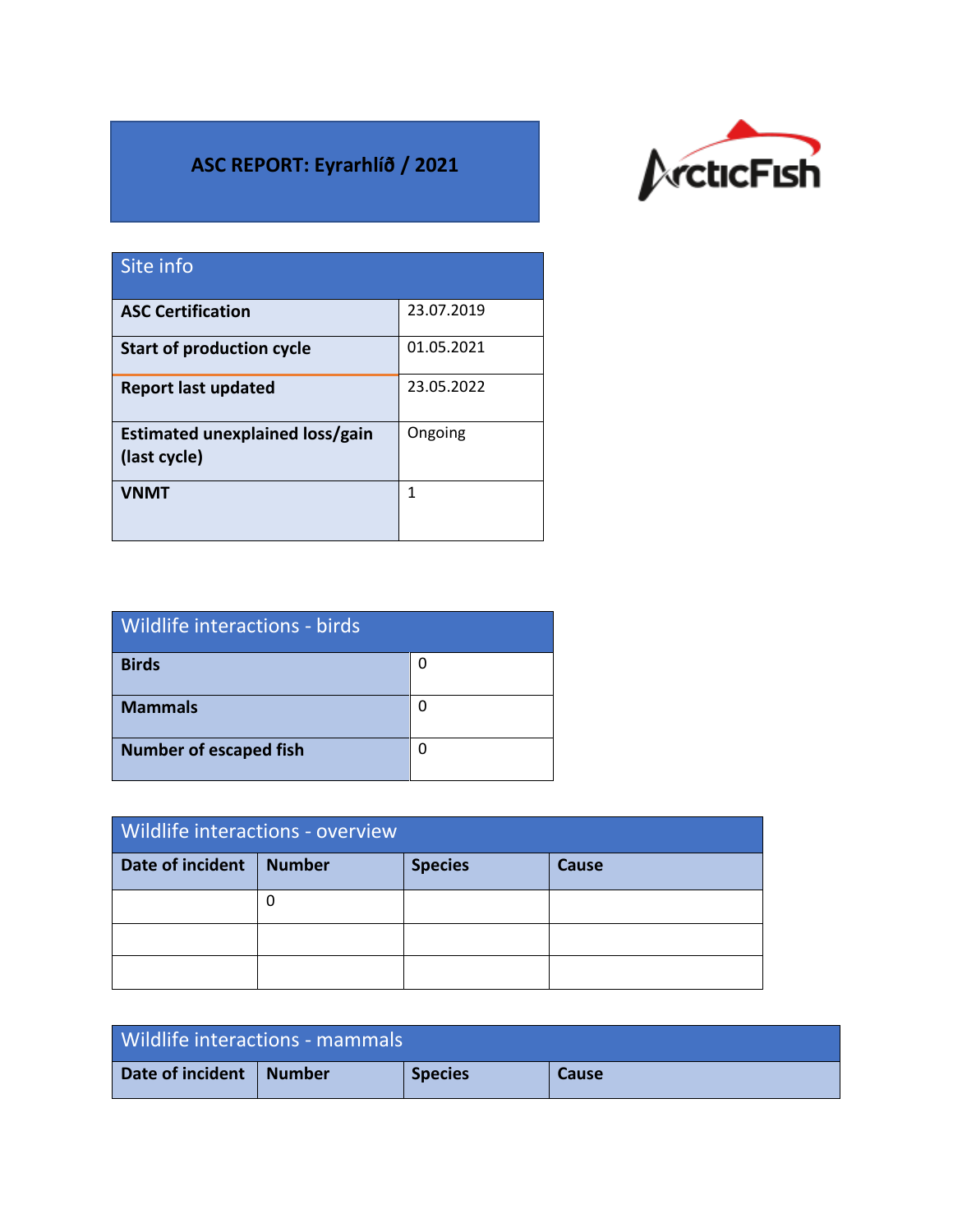| <b>Wildlife interactions - Fish escapes</b> |               |       |  |
|---------------------------------------------|---------------|-------|--|
| Date of incident                            | <b>Number</b> | Cause |  |
|                                             |               |       |  |
|                                             |               |       |  |
|                                             |               |       |  |

| <b>Fish Health Surveillance</b>                         |      |
|---------------------------------------------------------|------|
| <b>Suspicious Unidentifiable transmissible</b><br>agent | None |
| Detection of OIE -notifiable disease                    | None |

## **2021**

| Lice - Average lice number |                      |               |        |              |
|----------------------------|----------------------|---------------|--------|--------------|
|                            | L. salmonis          |               |        |              |
| <b>Week</b>                | <b>Mature female</b> | <b>Mobile</b> | Larvae | C. elongatus |
| 22                         | 0.00                 | 0.00          | 0.00   | 0.00         |
| 23                         | 0.00                 | 0.00          | 0.00   | 0.00         |
| 24                         |                      |               |        |              |
| 25                         |                      |               |        |              |
| 26                         | 0,00                 | 0,00          | 0,00   | 0,00         |
| 27                         |                      |               |        |              |
| 28                         | 0.00                 | 0.00          | 0.00   | 0.00         |
| 29                         | 0.05                 | 0.08          | 0.01   | 0.00         |
| 30                         | 0.05                 | 0.32          | 0.00   | 0.07         |